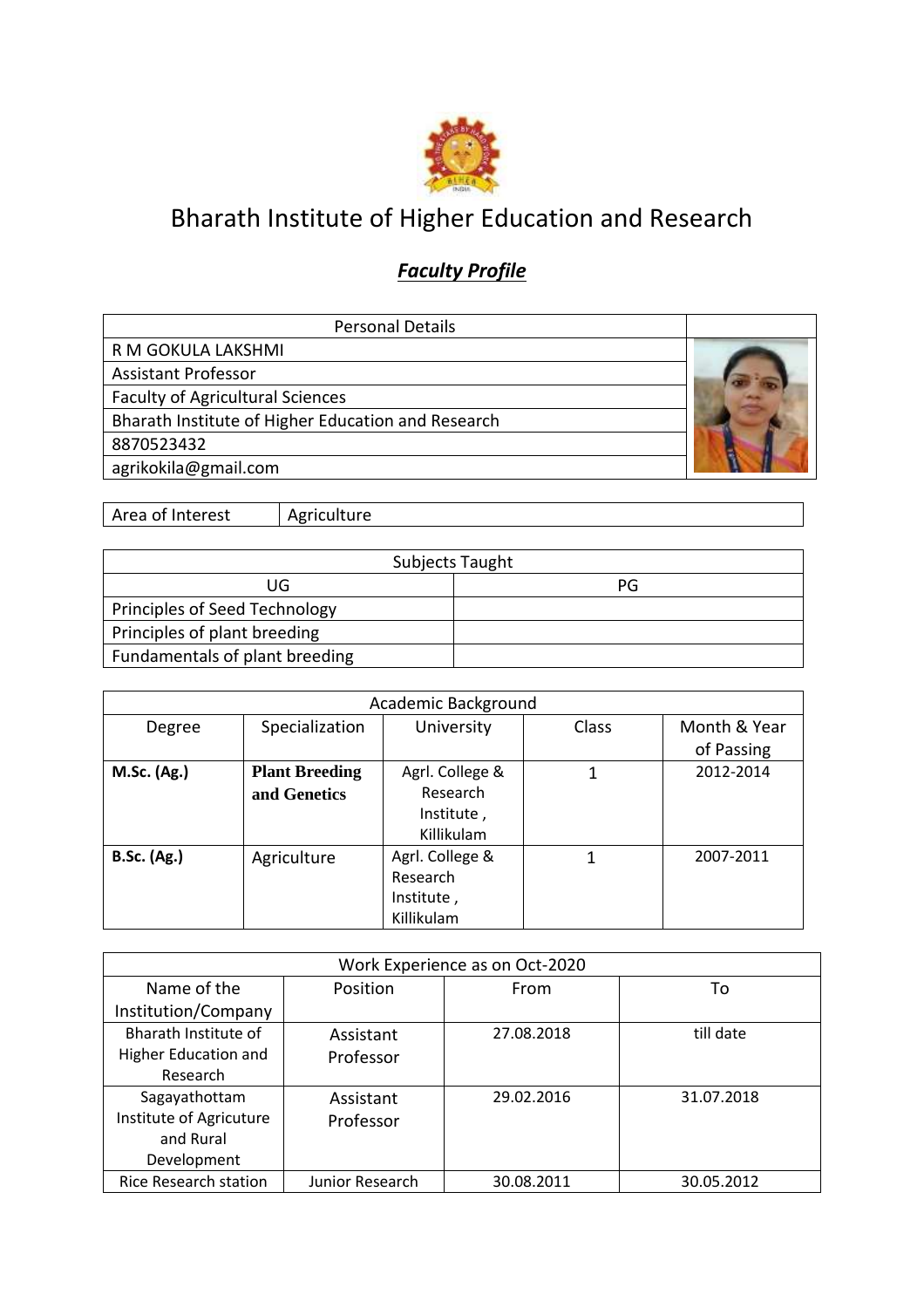|             | Fellow    |          |                |                          |
|-------------|-----------|----------|----------------|--------------------------|
| $\tau$ otal | Teaching, | Research | Administration | $\overline{\phantom{a}}$ |
| experience  |           |          |                |                          |

|                          |                  | <b>Research Publications</b> |                        |                                           |
|--------------------------|------------------|------------------------------|------------------------|-------------------------------------------|
| International<br>Journal | National Journal | International<br>Conference  | National<br>Conference | Total<br>Number of<br><b>Publications</b> |
|                          |                  |                              |                        |                                           |

|                | Recent Publications(Journals)- Chronological order     |
|----------------|--------------------------------------------------------|
| SI.No          | Details                                                |
| 1              |                                                        |
| $\overline{2}$ |                                                        |
| 3              |                                                        |
|                |                                                        |
|                | Recent Publications(Conferences) - Chronological order |
| SI.No          | Details                                                |
| 1              | -                                                      |
| $\overline{2}$ |                                                        |
| 3              |                                                        |
|                |                                                        |

|       | Memberships in Professional Bodies |
|-------|------------------------------------|
| Sl.No | Name of the Professional Body      |
|       |                                    |
|       | --                                 |
|       |                                    |
|       |                                    |
|       |                                    |

|       | <b>Training Programmes Attended</b> |
|-------|-------------------------------------|
| Sl.No | Details in Chronological order      |
|       | -                                   |
|       |                                     |
|       |                                     |
|       |                                     |
|       |                                     |

|       | Roles and Responsibilities |
|-------|----------------------------|
| Sl.No | Details                    |
|       | $\overline{\phantom{0}}$   |
|       |                            |
|       |                            |
|       |                            |